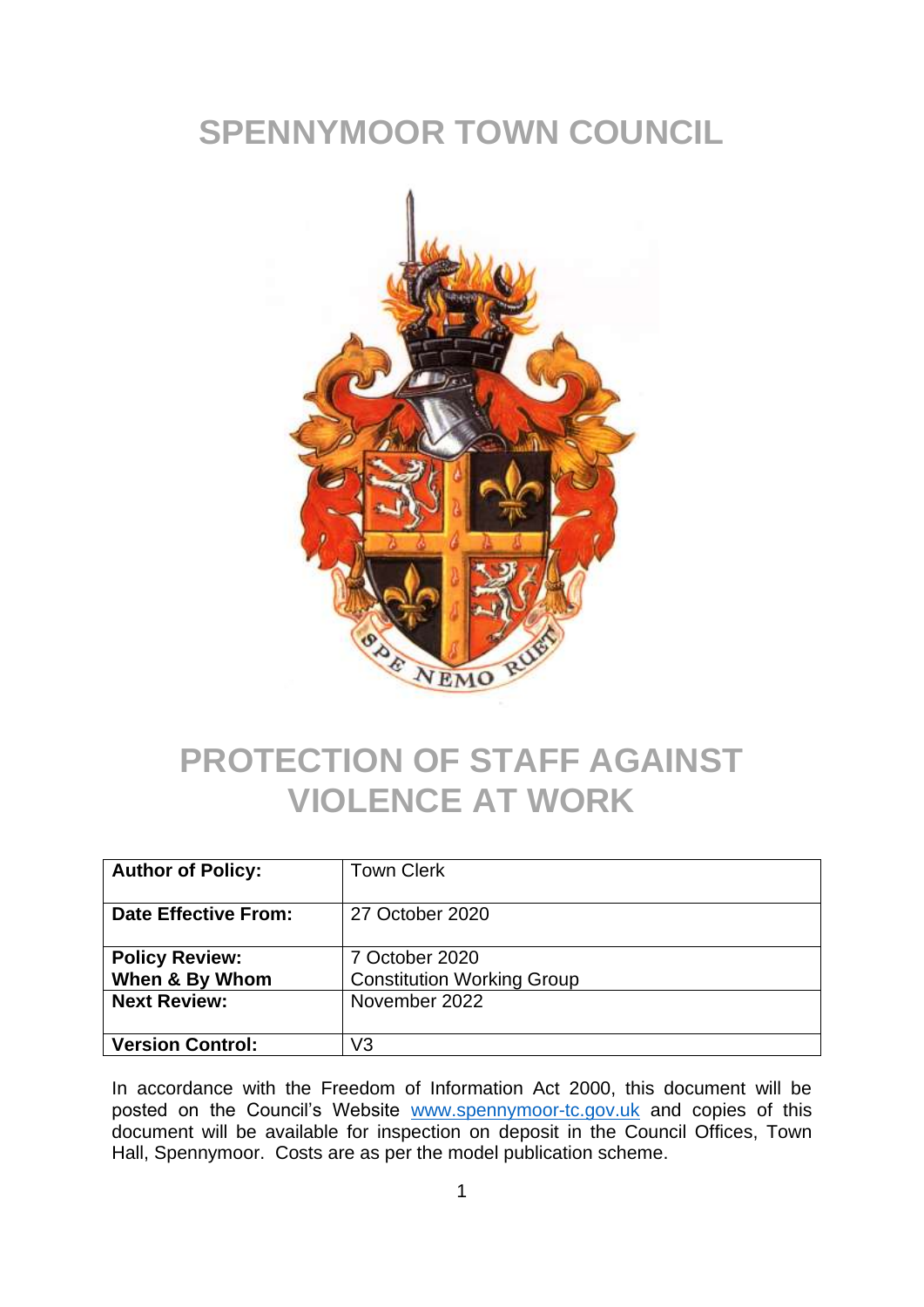## **1. COUNCIL POLICY**

The Council recognises that a large number of its employees work daily in contact with the public – as a result some may face situations which are potentially threatening and could in extreme circumstances lead to physical violence.

The Council will always take a serious view of any incident of assault on its employees, whether verbal or physical, and has adopted a policy on violence at work in co-operation with Trades Unions. A copy of the full policy document is available from the Town Clerk.

The main points are summarised below:

- You should not have to work in fear of assault
- The Council will endeavour to ensure that your place of work is as safe as possible
- You should not, by your actions, put yourself into a situation of risk
- To be a victim of assault is not a reflection of your ability
- The Council will provide guidance and advice on avoiding and handling potentially violent situations

Further information is provided in this policy to assist you in dealing with threatening situations. Having read the policy, please follow the advice provided. If in doubt ask either your direct manager or the Town Clerk.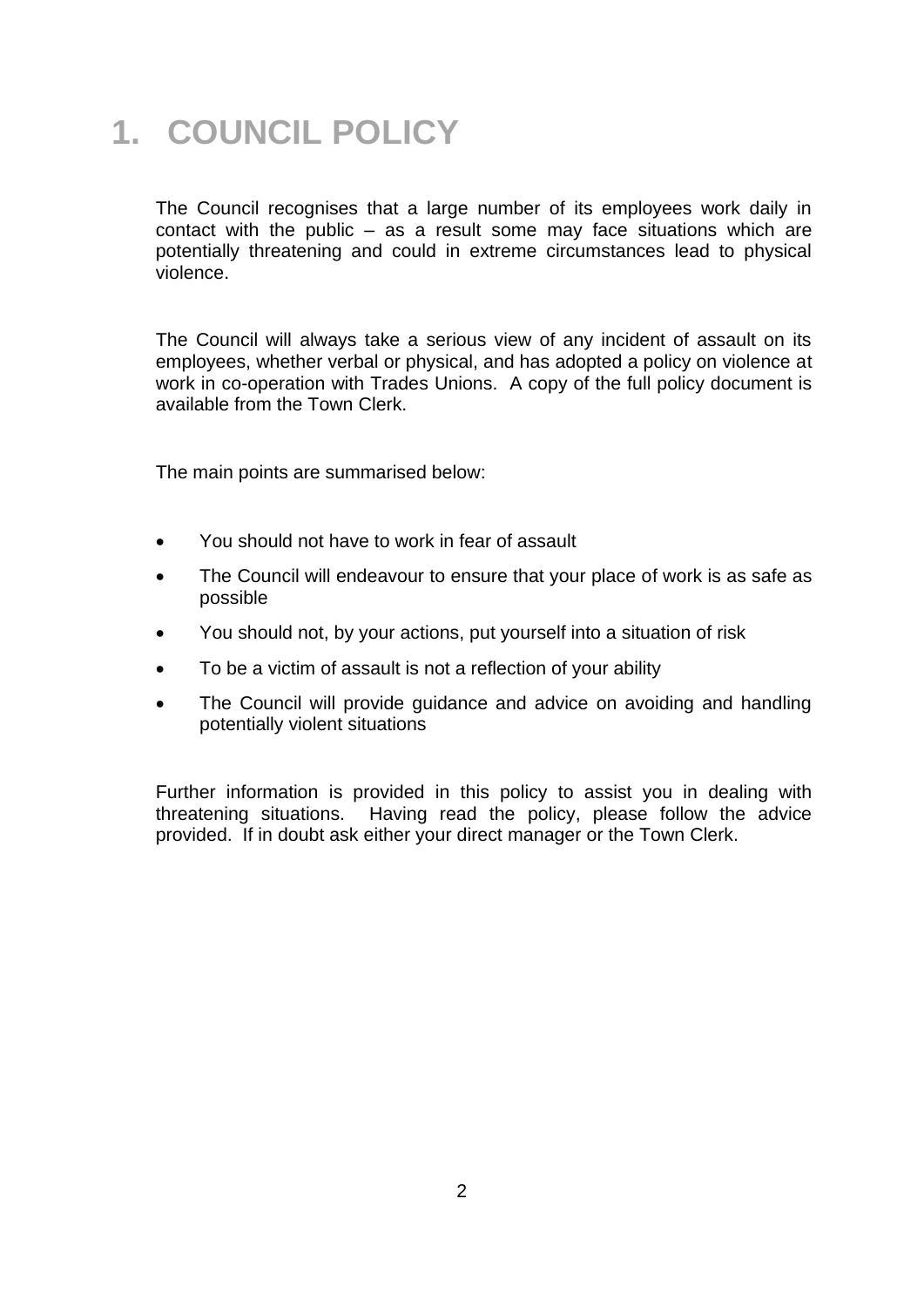### **Policy for the Protection of Staff Against Violence at Work**

#### **1. Statement of Intent**

- 1.1 The Council has a legal duty under the Health and Safety at work Act 1974 to provide a safe place of work and safe systems of work and will make arrangements to ensure as far as practicable that employees are protected from risk of violence at work. Violence not only means physical violence but threats of violence and verbal abuse. The prime objective of the Council is to prevent violence or abuse occurring. Employees are entitled to be protected from reasonably foreseeable risks to their safety and should not have to accept violence as an inevitable part of their work.
- 1.2 Section 7 of the Act puts a duty upon employees to take reasonable care for the health and safety of themselves and of other persons who may be affected by their acts and omissions at work.
- 1.3 Employees who are subject to an assault will be made aware of possible remedies:
	- 1. To seek compensation from assailants by civil proceedings
	- 2. To seek compensation from the Criminal Injuries Compensation Authority.
- 1.4 The Council will support any employee assaulted, threatened, harassed or abused through no fault of their own in the course of their duties.
- 1.5 In cases where an employee suffers physical injury, prosecution either by the Crown Prosecution Service or through a private prosecution aided by the Council will normally follow. It is anticipated that the Crown Prosecution Service would normally initiate prosecutions where actual bodily harm results.
- 1.6 Consideration would be given to prosecuting any individual who uses threatening behaviour towards an employee during the course of their duties.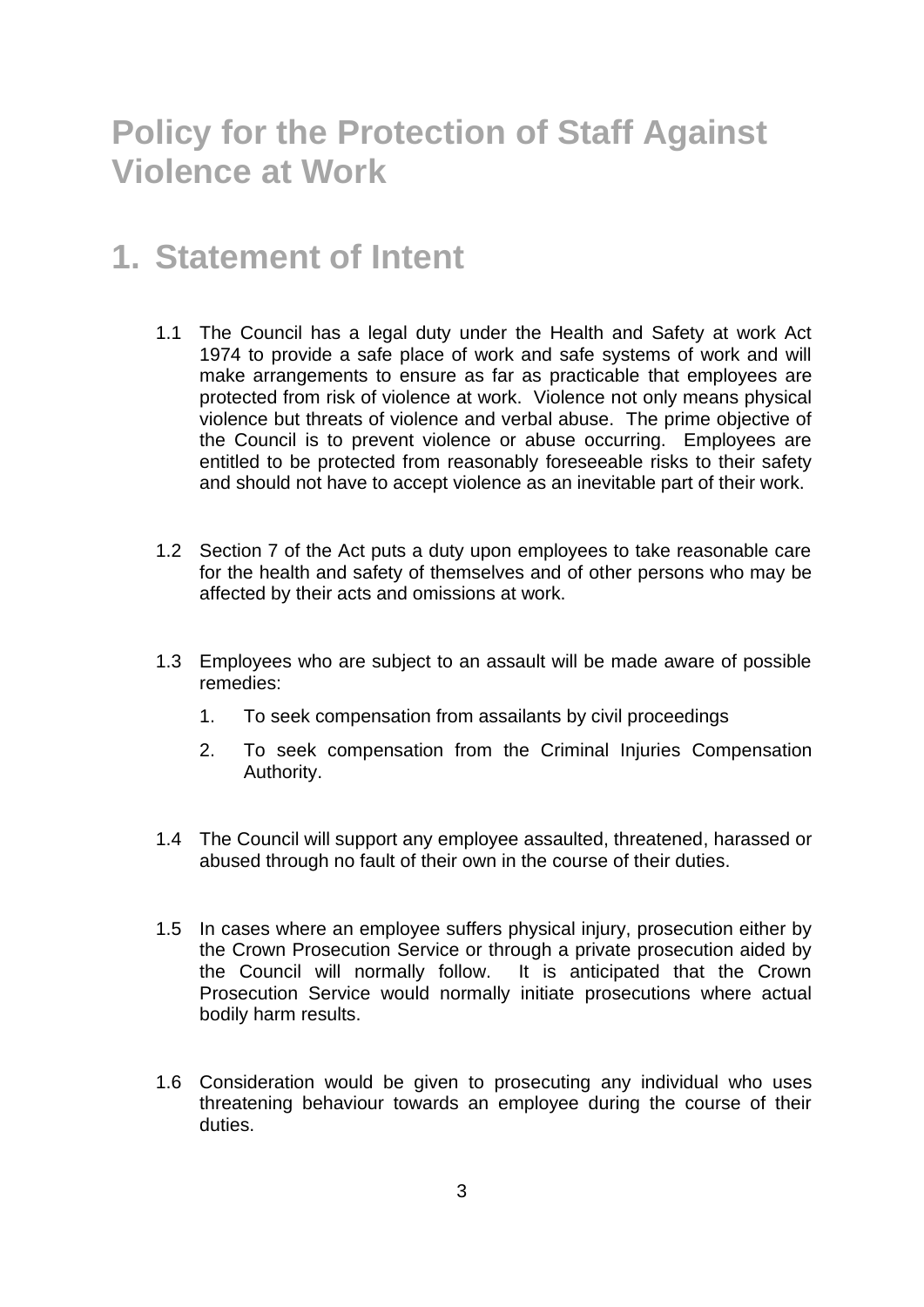- 1.7 A prosecution or other appropriate civil proceeding may be taken against any person who enters Council property for unlawful purposes, or who uses violent, abusive, offensive language or conducts himself/herself in a disorderly manner towards an employee of the Council.
- 1.8 Where threats are made to an employee the Council's Solicitor will in all appropriate cases inform the person concerned that legal action may be taken if a breach of the law occurs.
- 1.9 The Council may provide legal advice and legal support when a counterclaim against an employee for common assault is instituted by the defendant in respect of any incident.
- 1.10 Employees have the right to report incidents themselves to the Police.
- 1.11 Where employees are required to give evidence in Court the Council will grant leave of absence. Applications should be made to the Court for lost earnings. The Council will deduct from Officers full pay an equal amount to any allowance received.
- 1.12 Assaults on employees or their families, or property away from work will be included, provided that it arises in the course of, or in the performance of their work.
- 1.13 The Council's Solicitor will consult and advise employees and will advise on the evidence, but will retain the right, based on professional judgement of the available evidence, to advise that a prosecution should not be instituted. However, the employee may refer the matter to their Trades Union, or themselves engage the services of a Solicitor.

#### **2. Support and Rehabilitation**

2.1 When an assault occurs on an employee of the Council, the Council will support victims and help them seek adequate compensation. Advice on counselling and welfare matters will be provided by management.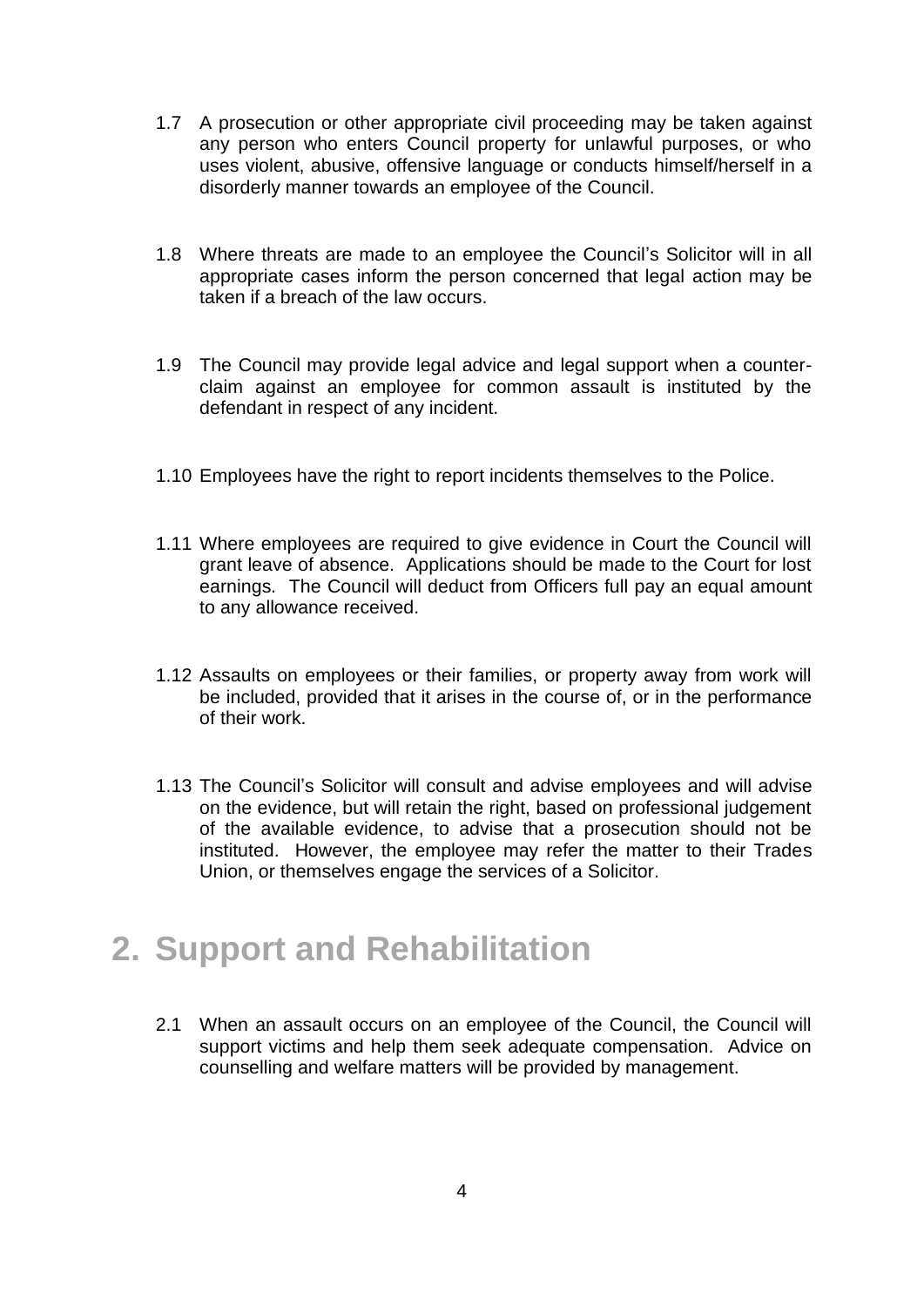- 2.2 Advice will be given on obtaining compensation through the Criminal Injuries Compensation Authority where injuries are serious enough to warrant a substantial reward.
- 2.3 Payments to staff, or their families, in the event of death or permanent disablement arising from assault shall be made in accordance with the National Agreements.

#### **3. Consultation**

3.1 The Council will consult with Trades Union Representatives and Safety Representatives on all aspects of violence at work, including making systematic assessments of the risk of violence, identifying problem areas and developing and introducing effective counter-measures.

#### **4. Information to Employees**

4.1 Copies of this policy are available to all employees and employees will be kept informed of all developments and initiatives, which are taken for their protection. This policy will be regularly monitored and reviewed to determine its effectiveness.

## **5. Incident Reporting and Investigations**

5.1 A system of incident reporting will be instituted to maintain an accurate and comprehensive record of violence and abuse. Incidents will be investigated to determine if existing policies and procedures are insufficient and identify improvements. Such a scheme will be incorporated in the Council's Accident and Incident Reporting System.

#### **6. Training**

6.1 The Council will develop training material and courses for employees on violence, and this will include information as part of induction and ongoing training. This will include how to deal with situations which may lead to violence and what to do if violence occurs. Training will be developed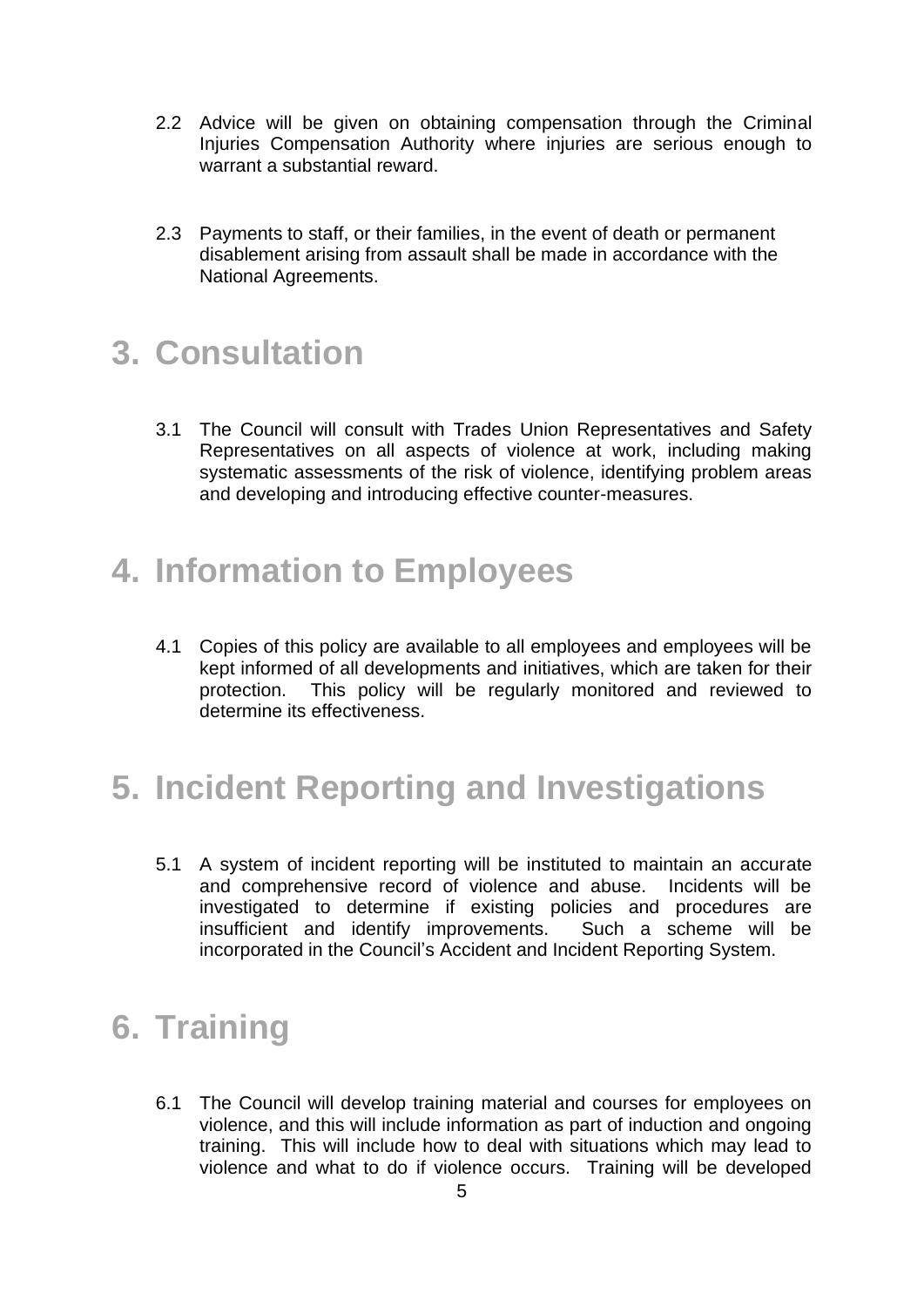which is suited to the particular conditions and problems facing employees.

- 6.2 The Council will produce literature for employees on guidance in dealing with the public and procedures following an assault, e.g. obtaining witnesses and evidence.
- 6.3 Training and its effectiveness will be regularly monitored and reviewed.

## **7. Liaison With the Police and Magistrates' Court**

7.1 The Council will continue to seek, develop and maintain links with the Police on all matters relating to violence.

#### **8. Physical Measures/Work Place**

- 8.1 The Council will minimise the Risks to the employee by physical means, such as the design of reception and interviewing facilities, including job design and staffing levels.
- 8.2 The Council will seek to implement, wherever practical and necessary, measures to protect staff against violence; these may include:
	- (a) Protective Screens
	- (b) Alarms
	- (c) Radio Links
	- (d) Mobile Phones
	- (e) Other provisions as deemed necessary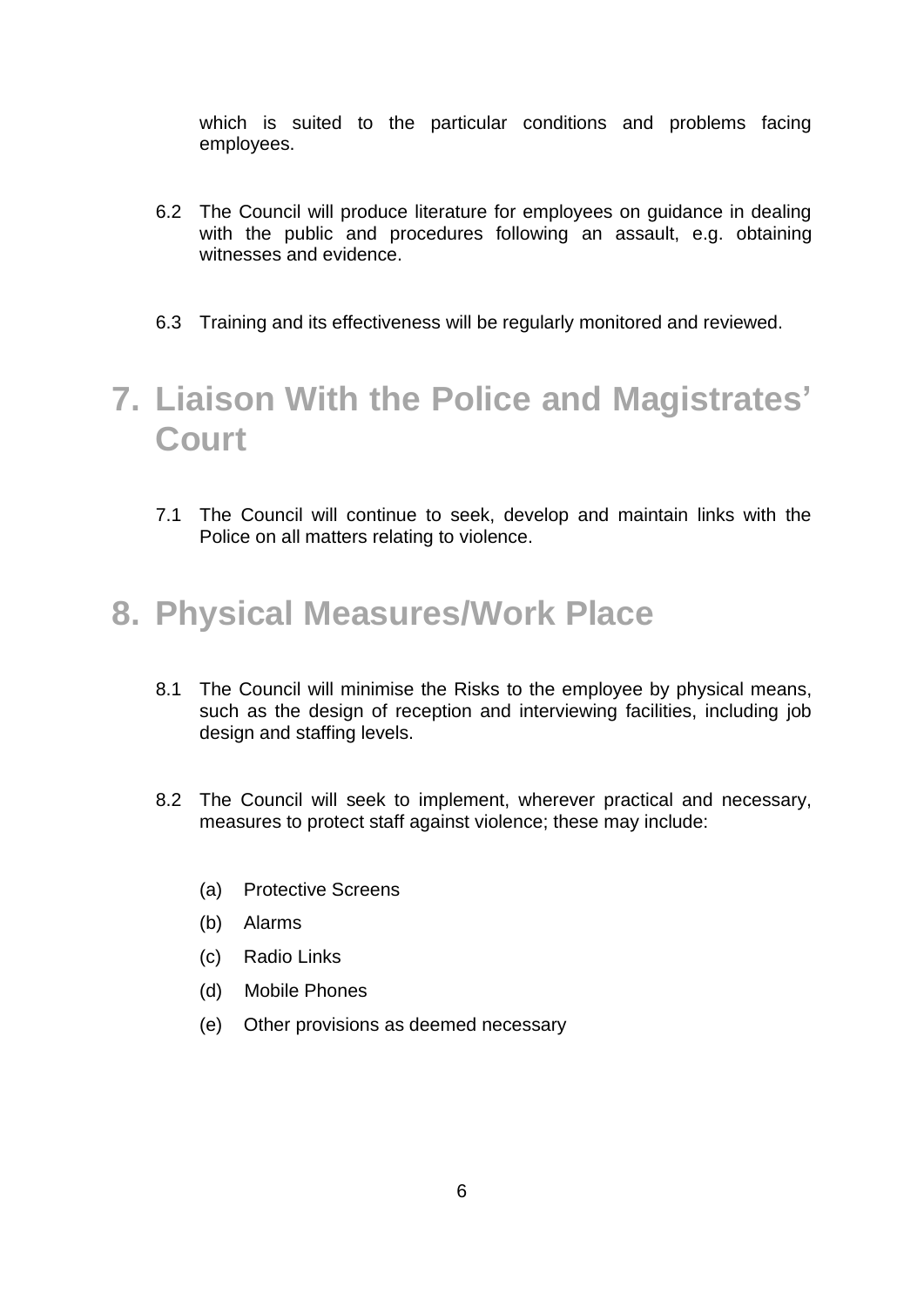## **9. Employee Support**

- 9.1 Whilst safety is primarily a management responsibility, in order to guide employees, policies, procedures and support will be introduced by managers to ensure employees are not left to 'fend for themselves' or find their own support and back-up.
- 9.2 The policies and procedures which are developed will only be successful with the co-operation of employees, and the Council calls upon the support of employees in this respect. Employees should be aware of the Council's policy and guidelines, be alert to the potential danger of violence, avoid any situation or action which may place themselves or colleagues at risk. Employees should participate in appropriate training and report any incidents through the reporting procedure.

#### **10. Insurance**

10.1 The Council insures itself against liability to pay compensation under conditions of service.

#### **11. Records**

11.1 Management and supervising staff must have regard for employee safety and maintain a record of known violent clients and situations. In circumstances where these are encountered, managers must make appropriate arrangements: this may mean more than one officer being allocated to a task, or providing additional supervision.

## **12. Handling Cash**

12.1 There are many situations where employees are responsible for cash, and this can lead to assault. All activities involving cash will be reviewed and security arrangements made accordingly after consultation with appropriate crime prevention experts.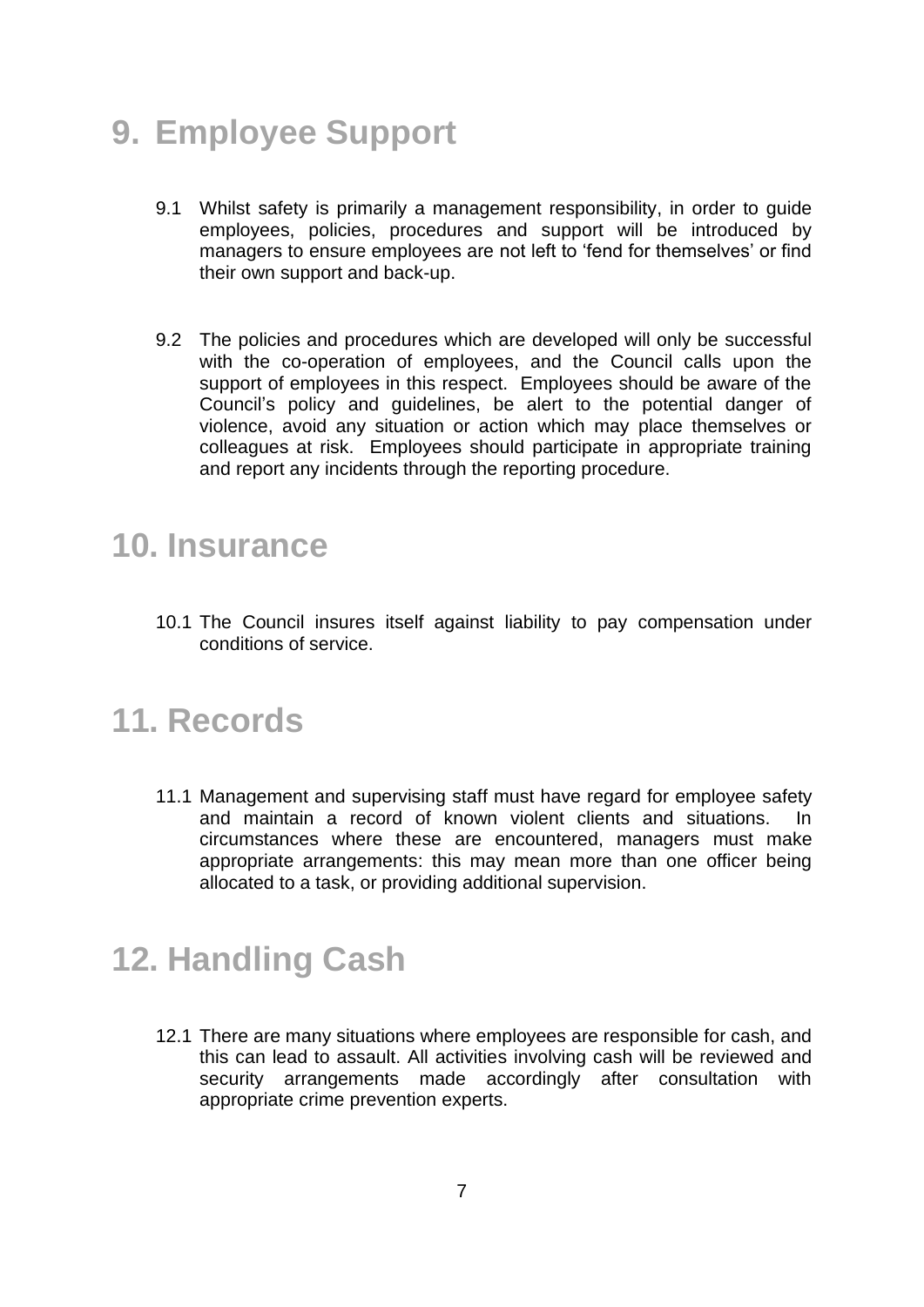## **13. Implementation**

13.1 The Town Clerk will be responsible for implementing the policy.

The Town Clerk will include within departmental safety policies and arrangements, detailed procedures relevant to issues of violence affecting their workforce. This recognises that there are differences in the type of risk and control measures across the Council and individual employee tasks.

#### **14. Health And Safety Officer**

14.1 The Town Clerk will be available to assist in the implementation of the health and safety aspects of this policy statement regarding violence to staff.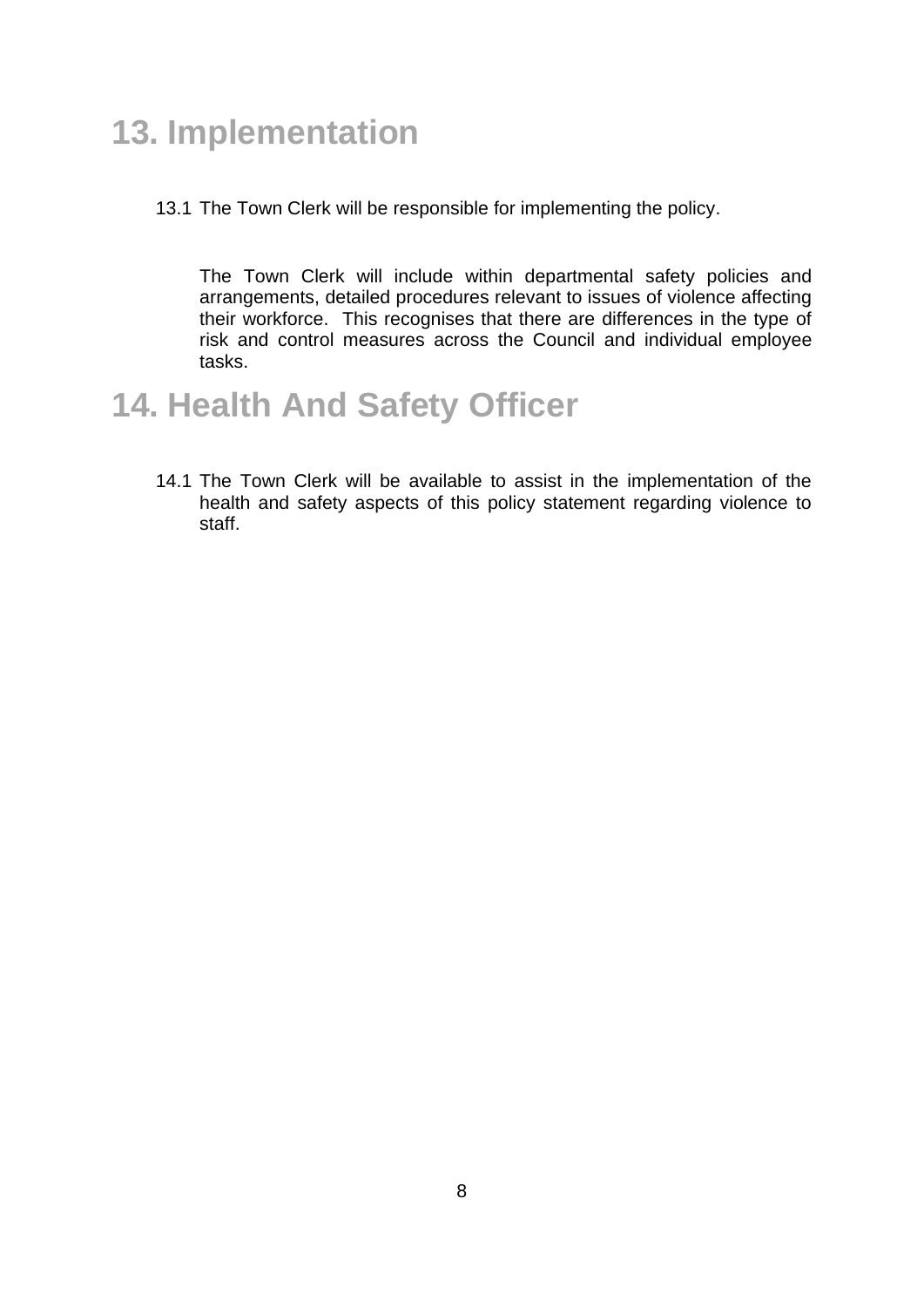## **Appendix A**

#### **Reporting Procedure**

- 1. If assaulted, move away from the situation and call for assistance; use the minimum force necessary to extricate yourself from the situation.
- 2. Report the assault to your supervisor immediately. You may inform your Trades Union Representative/Safety Representative. An Incident Report form should be completed by the employee/manager to ensure that the incident is recorded; investigations can be made and Accident Notification forms completed if appropriate. The Incident Report form should be completed even when the employee concerned requests no further action to be taken. It is essential to collect information on the number and types of incidents to determine any possible risks in order to develop policies for reducing such risks.
- 3. If injured or shocked, medical attention should be sought. Immediate assistance may be obtained from the appropriate first aiders or it may be necessary in certain circumstances to be accompanied to an Emergency Department of a hospital or call for a doctor.
- 4. Full notes and a factual written statement detailing the incident and the events preceding it should be made. Avoid opinions in this statement. If an implement is used in the assault, it should be retained wherever possible, provided this can be done without risk.
- 5. Witnesses should be identified and requested to make full notes and factual written statements.
- 6. Managers must inform the Town Clerk without delay of any incidents of this nature.
- 7. Management must make a decision to call the Police without delay. Any delay in informing the Police may result in delays in carrying out investigations, to the detriment of the employee assaulted. Account must be taken of the employee's wishes and any Trades Union advice. The employee has the right in any event to contact the Police direct in any situations of this nature. The Town Clerk should be informed.
- 8. A medical statement about the injuries should be obtained. Where Medical Reports are required for criminal proceedings taken by the Council, the Council will arrange for them to be obtained and pay any costs incurred.
- 9. In the event of an assault by another employee, disciplinary procedures shall be instituted.
- 10. Verbal abuse. The report procedure includes verbal abuse. Write down immediately what was said and the circumstances leading up to and including any incident.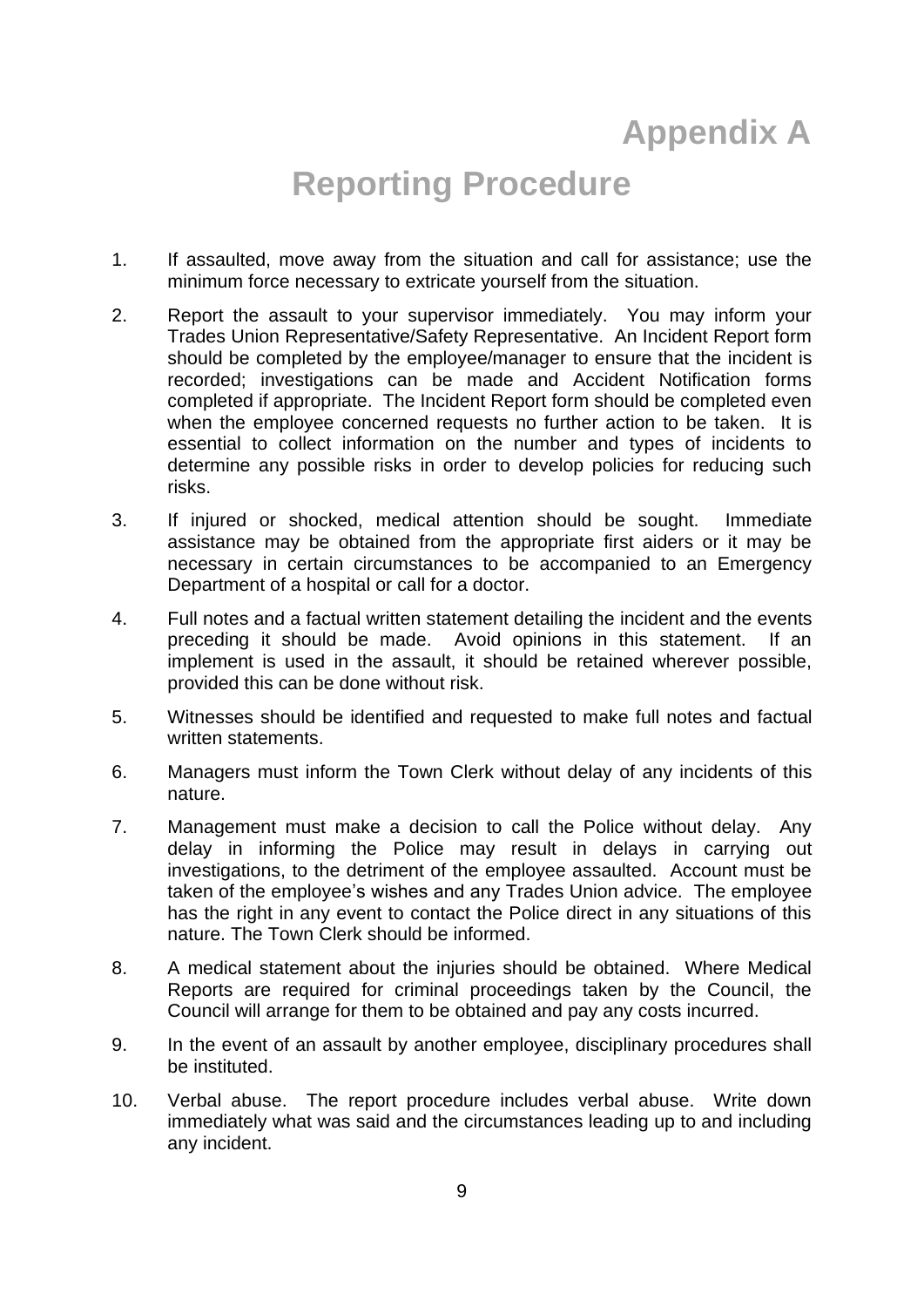

## **SPENNYMOOR TOWN COUNCIL VIOLENCE AND AGGRESSION INCIDENT REPORT FORM**

This form **MUST** be used to record any incidents of Physical Violence, Aggression, Verbal Abuse, Sexual or Racial Abuse or Intentional Damage to Personal Property.

For further information please refer to the Protection of Staff against Violence at Work Policy or contact the Town Clerk. In the interests of confidentiality, please ensure this form is placed in an envelope marked Private and Confidential.

#### **EMPLOYEE DETAILS – Personal details of person abused/assaulted**

**LOCATION OF INCIDENT (Attach sketch if appropriate)**

**DETAILS OF INCIDENT** (Include relevant events leading to the incident, contributory factors and nature of incident, e.g. injury, verbal abuse, antisocial behaviour, damage to personal property, and if a weapon or other equipment was involved)

| <b>DETAILS OF ASSAILANT(S) If known</b>                                       |  |
|-------------------------------------------------------------------------------|--|
|                                                                               |  |
|                                                                               |  |
|                                                                               |  |
| Is assailant(s) known to have been involved in any previous incidents? YES/NO |  |
|                                                                               |  |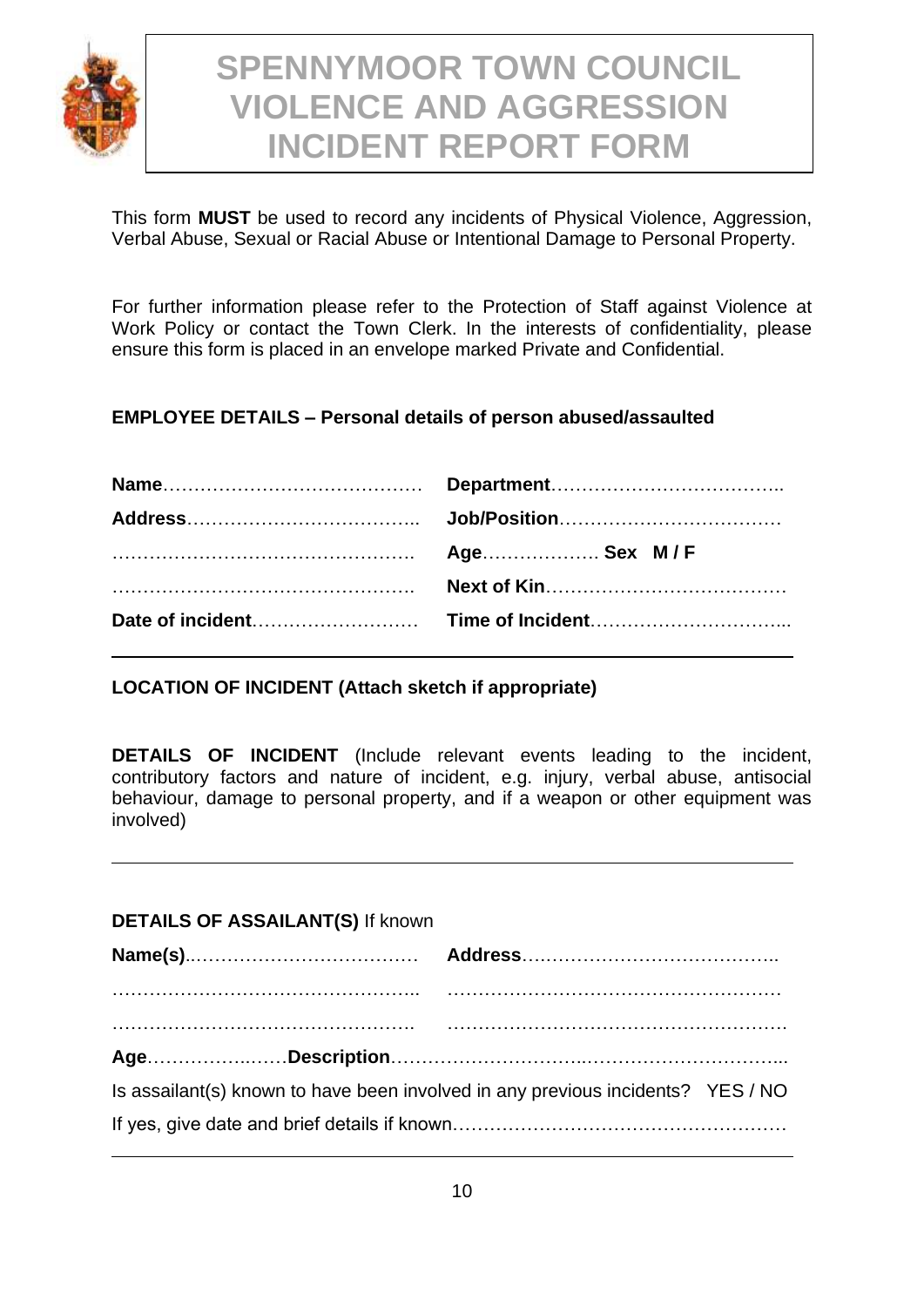| <b>DETAILS OF WITNESS(ES) If any</b> |  |  |  |  |
|--------------------------------------|--|--|--|--|
|                                      |  |  |  |  |
|                                      |  |  |  |  |

**OUTCOME** To be completed by Supervisor following investigation (e.g. Police called, legal action taken, letter sent to assailant etc.)

**PREVENTATIVE MEASURES** To be completed by Manager (Details of the measures taken to prevent the incident occurring, how did they fall short? How could they be improved?)

**FUTURE ACTION** To be completed by Manager (What action could be taken to prevent the incident from recurring)

#### **ANY OTHER RELEVANT INFORMATION** (Regarding the incident or persons)

| Date |
|------|
|      |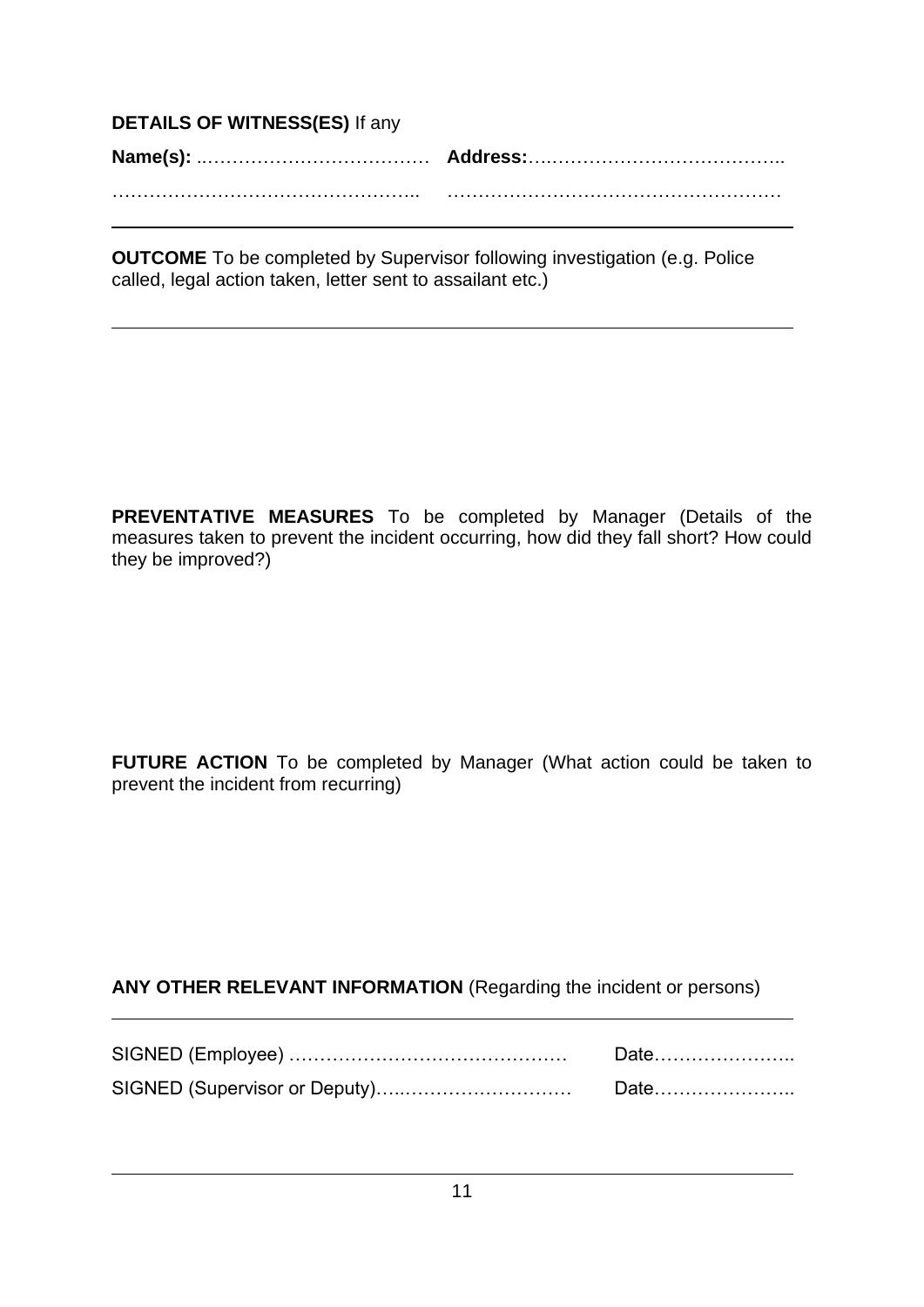## **SPENNYMOOR TOWN COUNCIL**



## **CODE OF PRACTICE – PREVENTING VIOLENCE TO STAFF**

### **GUIDANCE FOR EMPLOYEES**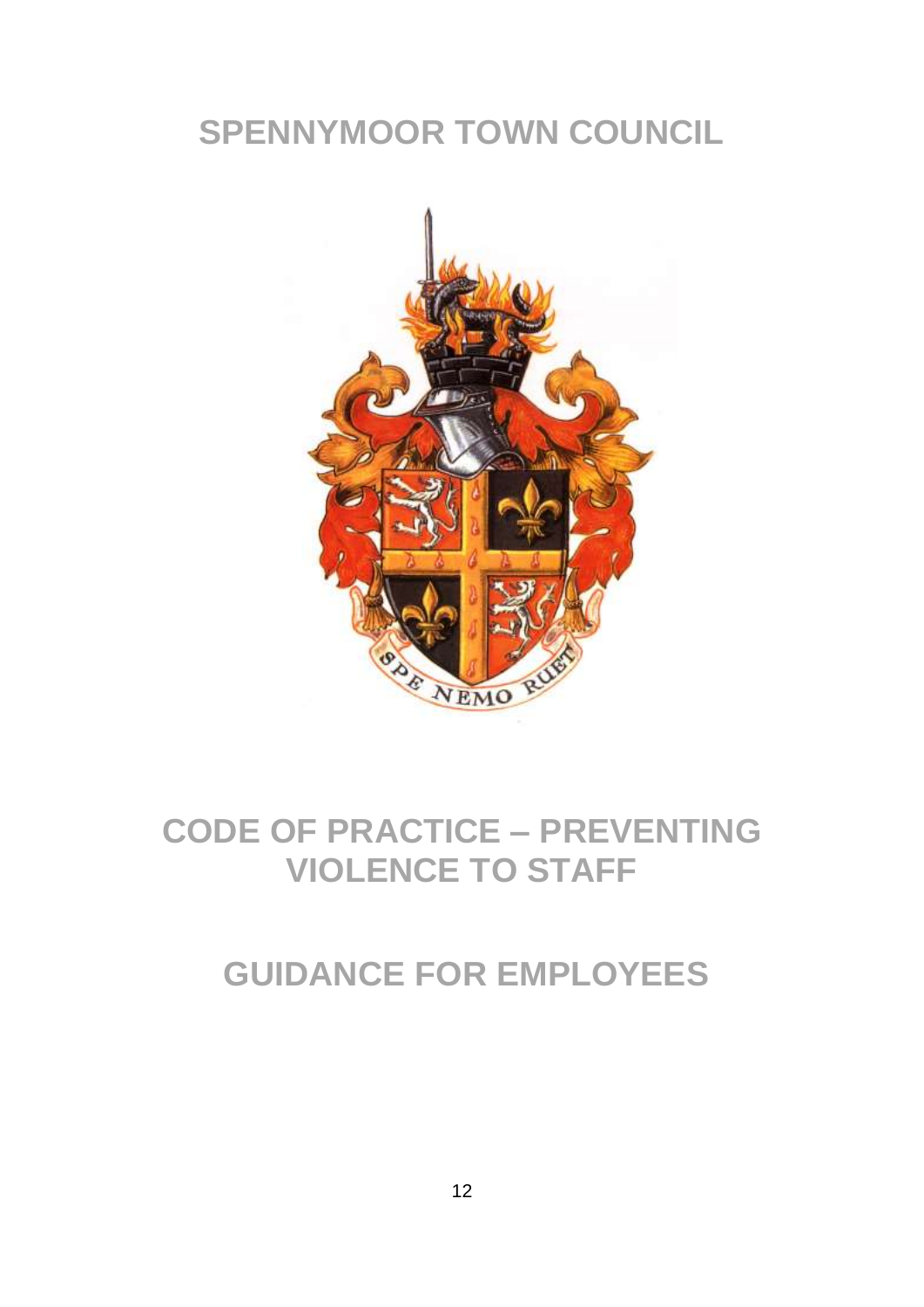#### **What Is Violence?**

#### VIOLENCE INCLUDES

• PHYSICAL ATTACK Whether visible injury occurs or not • ANIMAL ATTACK Where the animal is used as a threat or tool of violence • SERIOUS VERBAL ATTACK When you feel a threat has been made against you, or you have been subjected to excessive bad language • ATTACK AGAINST PROPERTY Where damage is caused to your

## **Preventing Violence**

own or the Council's property.

Violent situations are more likely to develop, rather than explode the moment you meet someone. There are four basic steps involved in handling threatening situations.

#### AVOID – TALK – WALK – DEFEND

#### **Avoid**

You may be able to avoid a violent situation by being aware of what causes anger and the signs which may lead to violence. A customer may be angry because of waiting too long, a feeling of unfair treatment, a complaint against the Council, or from being passed from one officer to another. Signs of violence developing may include shouting and swearing, pointing or clenched fists.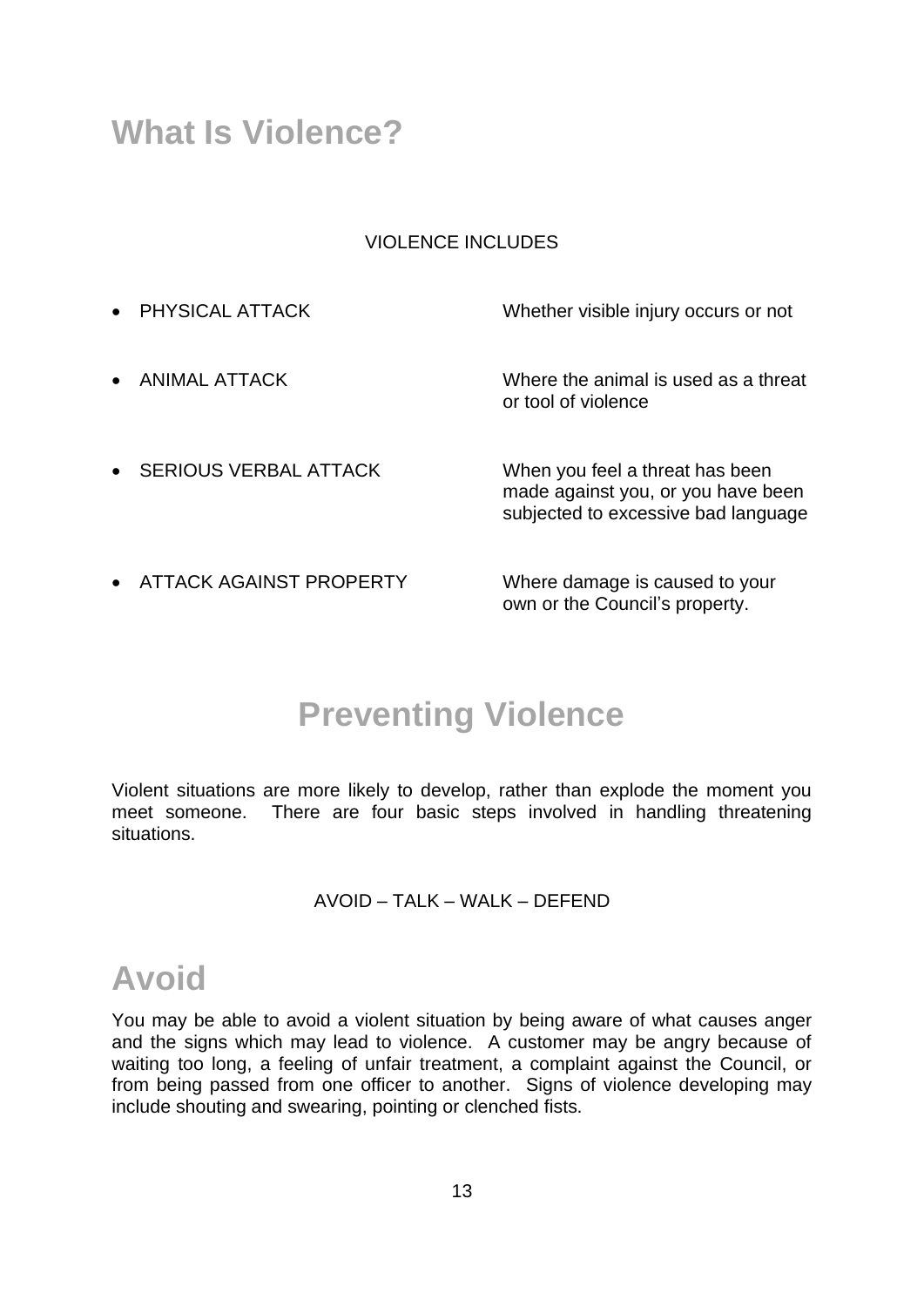## **Talk**

Try to reason with an aggressive person by talking calmly and trying to see his or her viewpoint. If you are unable to answer queries raised, or to placate the person, give them the name and telephone number of someone who may be able to assist.

#### **Walk**

If the other person becomes aggressive, 'back off'. Always ensure you can leave the room or property quickly. If possible always position yourself between the person and the door. Inform your Manager immediately.

## **Defend**

Physical restraint should only be used in self-defence, or in the defence of others, if all else has failed. It is lawful for a person to use reasonable force in these circumstances. 'Reasonable' can be interpreted as the physical restraint which is the least force necessary to restrain a person, and which should avoid injury.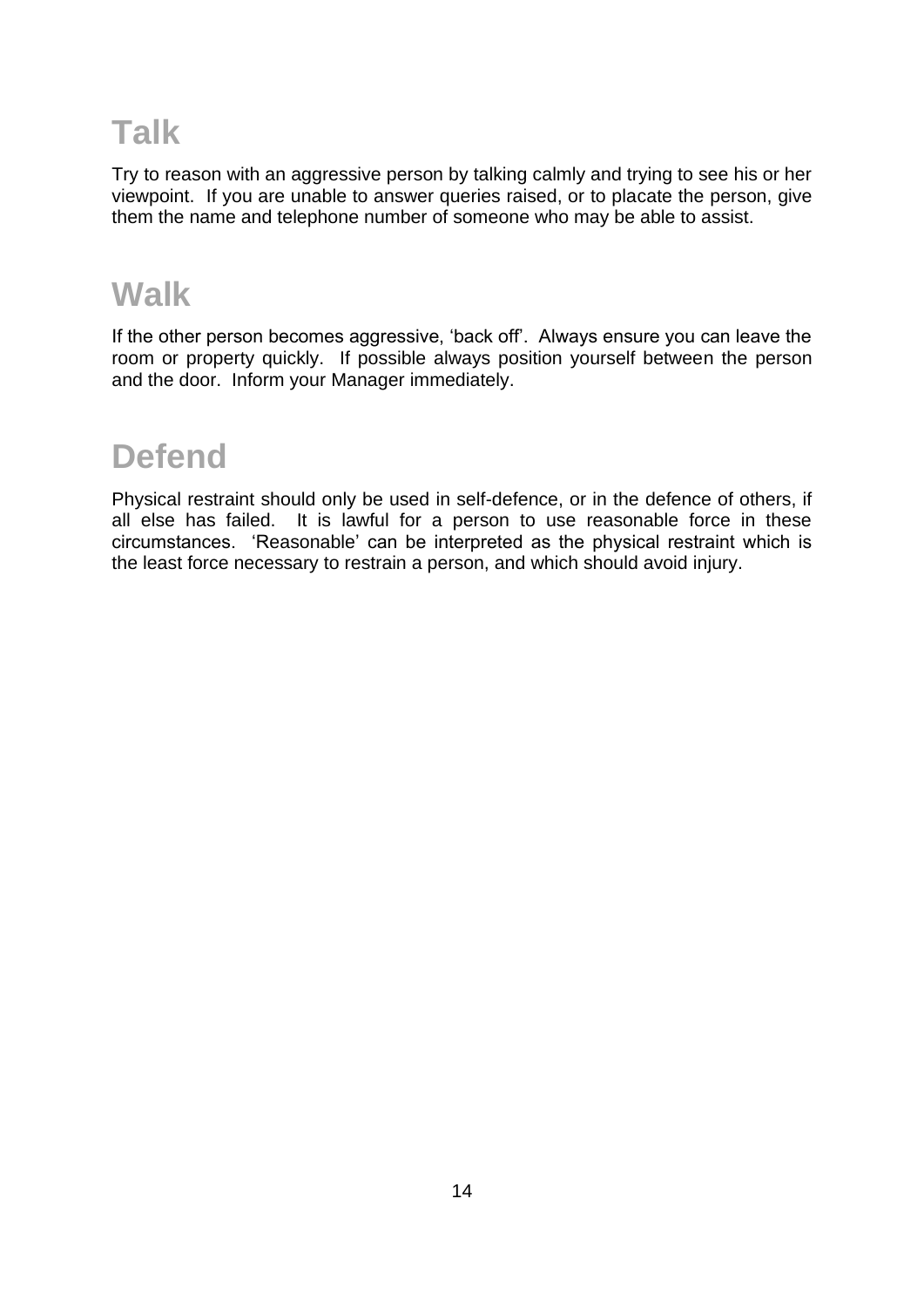#### **Important**

## **Always Report Incidents of a Threatening Nature**

## **It May Help To Avoid Trouble for Colleagues In The Future**

### **Some General Guidelines**

## **Visits or Meetings On Site**

Always inform someone where you are going and how long you are likely to be. If you are meeting someone unknown to you, check their authenticity before leaving to keep the appointment. If you are faced with a potentially difficult situation, ask someone to accompany you.

## **Telephone**

Dealing with abusive telephone callers can be difficult. Some may be angry and unwilling to allow you to explain the situation without constantly interrupting. Others may be abusive, using an unacceptable level of bad language.

In all cases you should not over-react to the situation. Calmly but confidently provide the caller with whatever information is required as best you can. Tell the caller firmly that if the bad language or abuse continues, or if you are not allowed to give the necessary details, you will have no option but to end the conversation. If the caller fails to respond, put down the receiver. Record the fact that this has happened and report the matter to your Manager who will inform the Town Clerk.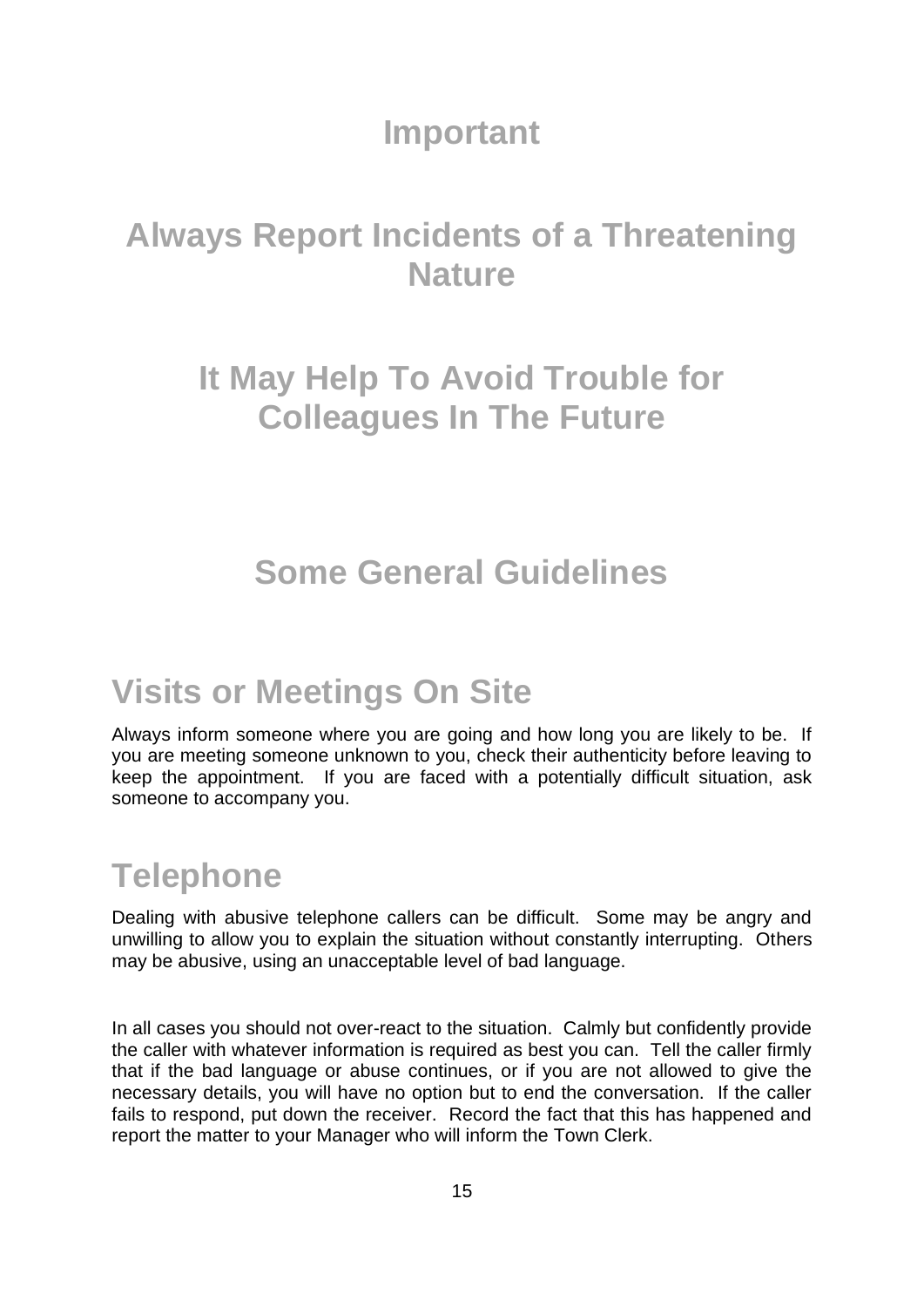# **Training**

Managers must devote time to those employees for whom they have responsibility to consider how, in their particular setting, they should cope with violent behaviour.

## **Police Involvement**

If you have been assaulted, you have the right to make a complaint to the Police if you choose, and in this case the Police should be informed immediately following the assault.

The Police (through the Crown Prosecution Service) may decide to prosecute the assailant as a case of criminal assault. Apart from giving the Police all the assistance they need, no further action will be required.

### **Welfare**

It is important that if you are assaulted, you have the opportunity to discuss the incident with someone as soon as possible after the incident. The Town Clerk of the Council will undertake to arrange such counselling and will respond quickly to any request for help. This counselling will be totally confidential.

## **Compensation**

If you are injured as a result of violence you may be entitled to claim compensation from the following sources:

- The Council's Personal Accident Insurance Scheme
- Employer's Liability Insurance (depending on liability)
- The assailant(s) in the Civil Courts
- The Criminal Injuries Compensation Authority
- NOTE: If your personal property is vandalised by a client you should seek compensation through the Town Clerk and a report will be submitted to the appropriate Committee.